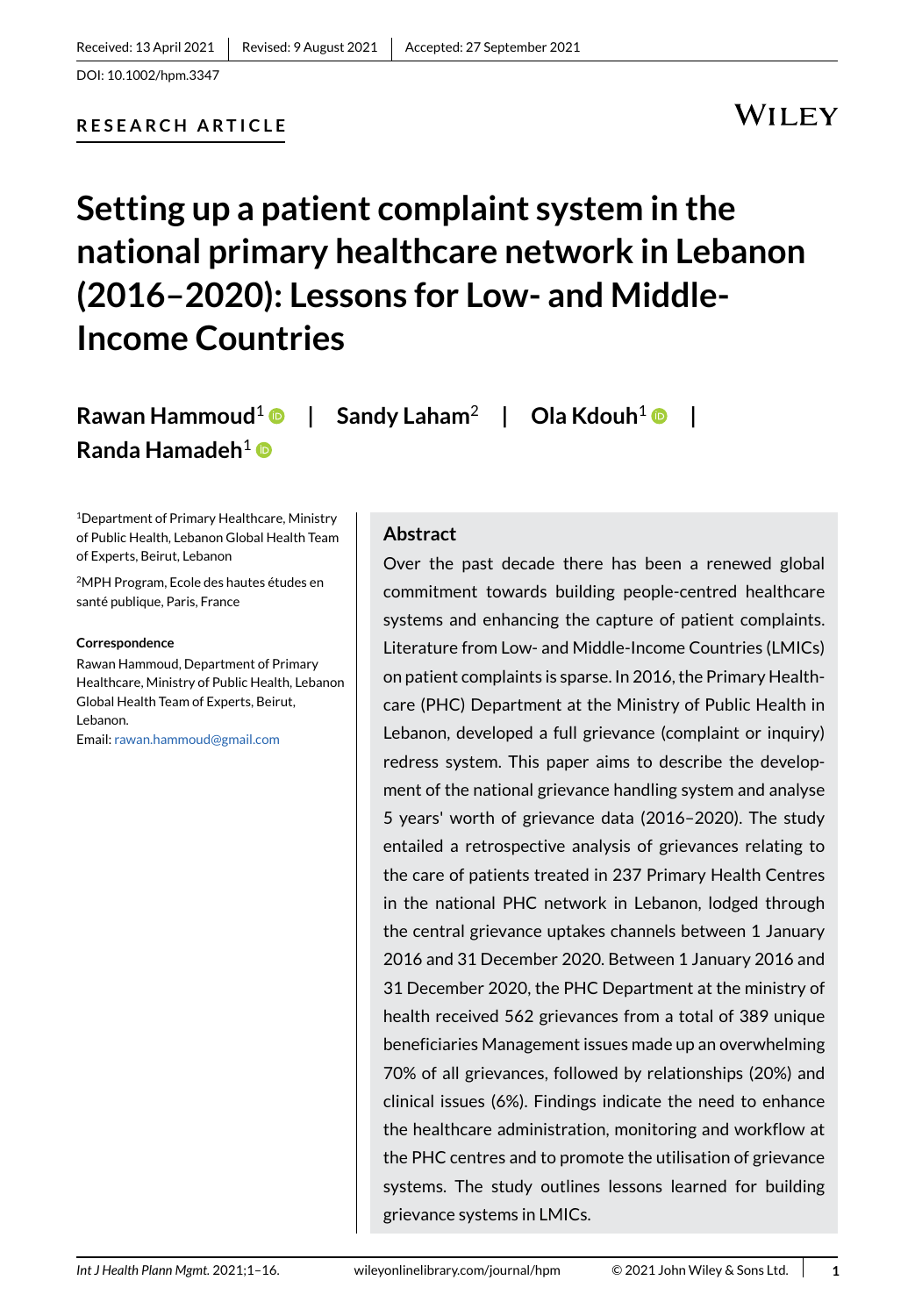#### **KEYWORDS**

complaint rate, grievance, healthcare quality, patient complaints, patient safety, primary healthcare

# **1 | INTRODUCTION**

Over the past decade there has been a renewed global commitment towards building people-centred healthcare sys $t$ ems.<sup>1</sup> A key tenet of that is setting up robust governance and accountability systems which engage patients and seek their feedback.<sup>1</sup> Patient complaints structures are one of these systems that ensure that patient feedback is captured. In fact, information from patient complaints have been associated with both improved accountability, health service quality and overall health system performance.[2](#page-14-1)

Although the literature has well documented interventions related to improving patient complaints, a recent systematic review has revealed crucial gaps in the literature.<sup>2</sup> These gaps include a limited understanding of the context of effective interventions within a complex healthcare system, and sparse evidence from Low- and Middle-Income Countries (LMICs)[.2](#page-14-1) Health systems in LMICs often have general policy frameworks and national bodies for complaints handling, but they struggle with operationalising and implementing these policies.<sup>2</sup> Anecdotal evidence has also implied that there is limited patient involvement in health care and a lack of integration of information from patient complaints, in service quality improvement in LMICs.<sup>2</sup> Healthcare systems in LMICs also suffer from inadequate funding and stock of drugs and supplies and an extensive reliance on the private sector where the public sector has failed.<sup>[3](#page-14-2)</sup>

In Lebanon, and as part of a commitment towards quality improvement, accountability and transparency, the Ministry of Public Health (MOPH) set up a national complaint and inquiry hotline, becoming one of the first public institutions in the country to do so. In 2016, the Primary Healthcare (PHC) Department at the MOPH, with extremely limited resources, went a step further and developed a full grievance (complaint or inquiry) redress system, with protocols, documentation and swift corrective action. This paper aims to describe the development of the national grievance handling system for the PHC network in Lebanon. It also aims to analyse 5 years' worth of data (2016–2020) to determine the rate of grievances, their nature, their source, the profile of the grievants and the corrective actions undertaken, so that learnings can be made for other countries.

#### **1.1 | Lebanese context**

In Lebanon, laws and mechanisms governing complaints handling are generally traditional, outdated and offer limited access to the public. Public institutions are required to have a bureau where complaints can be submitted, in person at the relevant institution's headquarters and in writing. After which, the complaint is sent to the department that is most likely to be responsible for the resolution. This process could take weeks. In addition to the bureau, citizens could call the public institution's phone number and submit a complaint or inquiry, but this process remained undocumented, and haphazard, lacking streamlined protocol to follow. As for health facilities, both public and private, they had their own internal processes, as required by national accreditation standards to record and resolve complaints.<sup>4[,5](#page-14-4)</sup> The resultant complaints and inquiries were not collated in a central warehouse and not made available to the MOPH for analysis or follow-up.

In 2015, and with the MOPH's push to embrace the digital world, automation, and citizen engagement, the MOPH took several steps to create uptake channels for citizens to submit complaints and inquiries. The MOPH created a form on their website to submit complaints and launched a mobile app with a feature to register complaints.<sup>6</sup> In addition, the MOPH acquired a four-digit hotline number and contracted a customer care agency to manage it coupled with complaints and inquiries pooled from the website and mobile application on a 24-h basis.<sup>7</sup> The hotline number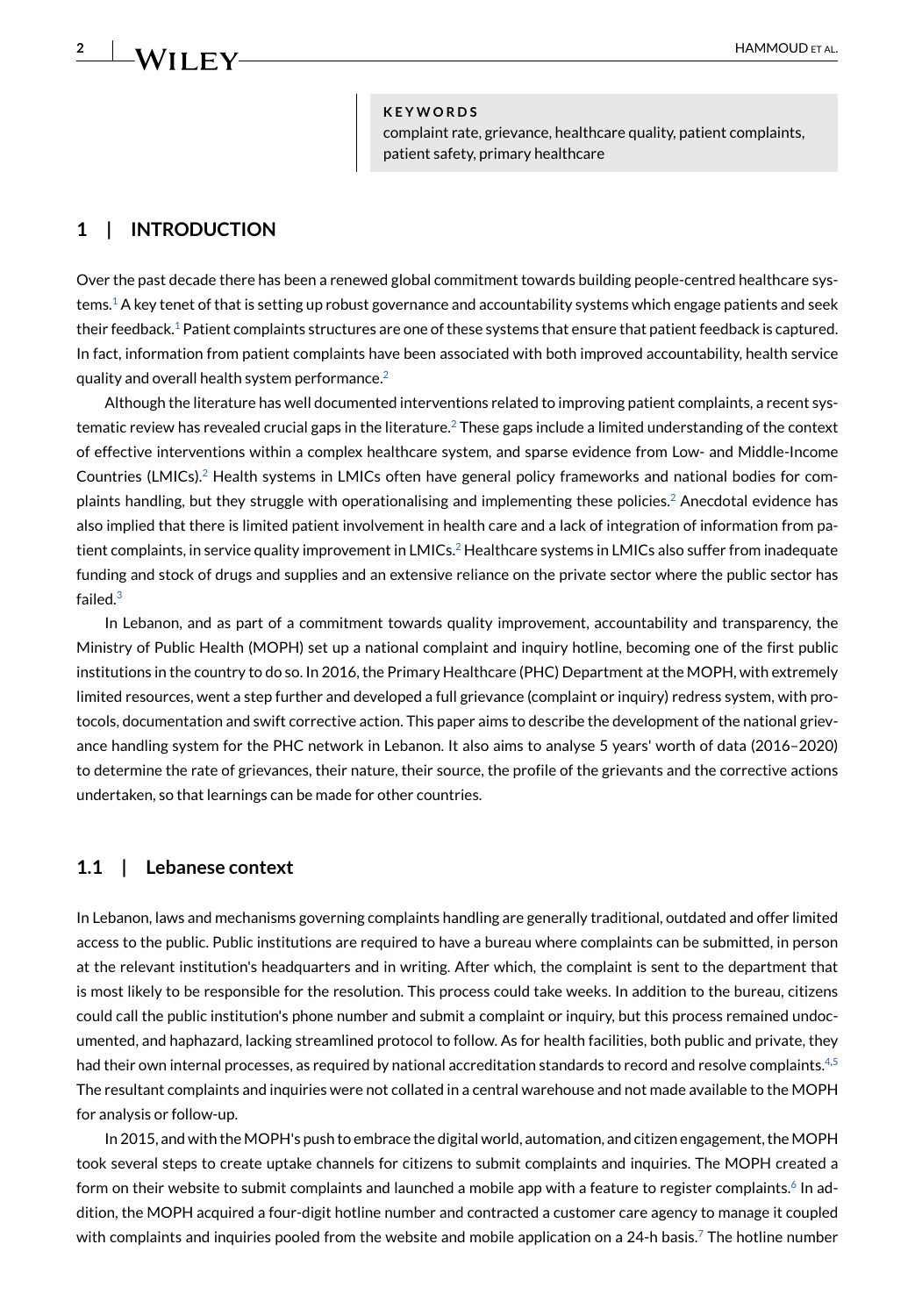was not toll free as there was no legal infrastructure to support such a solution. The agency was responsible for responding to basic inquiries such as the nearest public hospital and for documenting complaints. The agency would then refer the complaints and complex inquiries to the relevant departments at the MOPH and provide a monthly report to the focal person at the ministry.

In 2016, the PHC Department at the MOPH with the collaboration of the World Bank took steps to build a streamlined grievance redress mechanism at the national PHC network. The PHC Department, with the support of a World Bank consultant, conducted a full situation assessment which found that despite the efforts already made by the MOPH, several gaps persisted; lack of follow-up on open complaint tickets, lack of awareness and low utilisation of the complaint uptake channels such as the hotline, absence of documentation of ticket opening, investigation and closure/measures taken, lack of oversight and analysis of complaints for patterns and systemic problems.<sup>8</sup> These gaps were attributed to several factors namely the lack of human resources dedicated to grievance redress, absence of guidelines and standard operating procedures for grievance and insufficient outreach or promotion for the grievance uptake channels.

# **2 | METHODOLOGY**

#### **2.1 | Intervention**

The PHC department at the MOPH in Lebanon oversees the function of the PHC network which includes around 237 PHC centres owned either by non-governmental organisations, municipalities or governmental entities.<sup>9</sup> These Primary Health Centres (PHCCs) serve around 1 million beneficiaries annually including vulnerable Lebanese and Syrian refugee populations.<sup>9</sup> Since 2014, Lebanon's population has increased around 30% with an influx of 1.5 million Syrian refugees.<sup>9</sup> These refugees were dispersed into the community rather than set-up in camps and they access the same channels of healthcare as Lebanese including the PHC network for outpatient preventive and acute health services.<sup>[9](#page-14-8)</sup>

The MOPH provides PHCCs in the national PHC network with in-kind contribution including vaccines, drugs, medical supplies, equipment and trainings while these PHCCs are expected to adhere to clinical guidelines and operating procedures and provide services at reduced rates which are paid out of pocket by patients unless covered by certain ad hoc programs.<sup>9</sup> As such when patients submit grievances related to the services, they receive at these PHCCs, they do so either through accessing the central channels which are the hotline, mobile application or website or by submitting a complaint orally or in writing at the PHCC.

In April 2016 and over the course of 2 years, the PHC Department at the MOPH set up a comprehensive griev-ance redress system to respond to complaints and inquiries received. Below is Table [1](#page-3-0) that demonstrates the steps taken to set up the system, and Figure [1](#page-6-0) which demonstrates the grievance handling process at the MOPH in Lebanon.

#### **2.2 | Study design and population**

The study entailed a retrospective analysis of grievances relating to the care of patients treated in 237 PHCCs in the national PHC network in Lebanon, lodged through the central grievance uptakes channels (hotline, website, mobile application, Facebook page, direct calls to MOPH, and patient satisfaction calls) between 1 January 2016 and 31 December 2020. The study did not include the grievances registered at the PHCCs since reporting from the facilities was still being rolled out and remained irregular and inconsistent with the MOPH databases. The MOPH defines grievances as the following: 'verbal or written issues, concerns, suggestions or problems about facilities or services provided by individuals or groups'.<sup>[10](#page-14-9)</sup>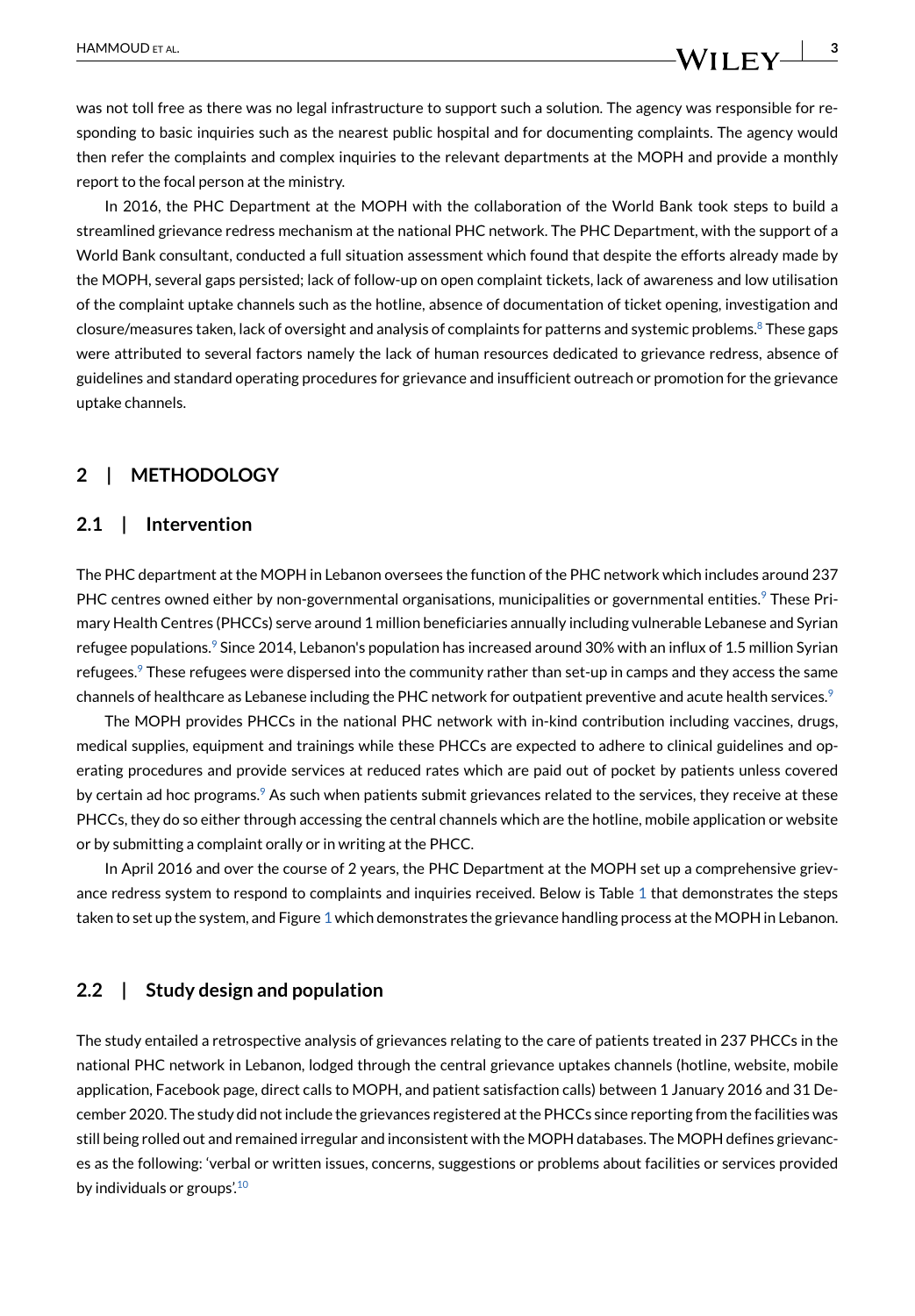| Process improvement step                                           | Aims                                                                                                                       | <b>Description</b>                                                                                                                                                                                                                                                                                                                                                                                                                                                                                                                                                                                                                                                                                                                                                                                                                                                                                                                                                                                                                                                                                                                                                                                                                                                                                                                                                                                                                                                                                                     |
|--------------------------------------------------------------------|----------------------------------------------------------------------------------------------------------------------------|------------------------------------------------------------------------------------------------------------------------------------------------------------------------------------------------------------------------------------------------------------------------------------------------------------------------------------------------------------------------------------------------------------------------------------------------------------------------------------------------------------------------------------------------------------------------------------------------------------------------------------------------------------------------------------------------------------------------------------------------------------------------------------------------------------------------------------------------------------------------------------------------------------------------------------------------------------------------------------------------------------------------------------------------------------------------------------------------------------------------------------------------------------------------------------------------------------------------------------------------------------------------------------------------------------------------------------------------------------------------------------------------------------------------------------------------------------------------------------------------------------------------|
| 1. Development of<br>grievance handling<br>procedures              | To standardise<br>grievance handling,<br>documentation and<br>analysis for grievances<br>from different uptake<br>channels | The PHC Department developed procedures for receiving,<br>recording, investigating and closing the grievances<br>that were received at the central level (hotline, website<br>and mobile app). This included a (i) time limit for<br>resolving regular and urgent grievances, (ii) follow-up<br>with the grievant for ticket closure and (iii) process for<br>investigations when necessary (example: the PHC is<br>accused of fraudulent behaviour). These procedures were<br>collated in the departmental operations manual, and a<br>simplified flowchart of the grievance handling process is<br>demonstrated in Figure 1. The procedures also ensured<br>that the same process and grievance analysis was taken<br>regardless of the source of the grievance (ticket opening,<br>grievance classification, investigation, feedback to<br>grievant and ticket closure). As for the grievances received<br>at the level of the facilities (PHCCs), since the PHCCs<br>were owned by different organisations that had their own<br>management structures, the MOPH opted to support<br>and standardise grievance handling at these PHCCs and<br>gradually introduce reporting to the MOPH. As such<br>the MOPH developed a standardised complaint and<br>suggestions form which was then printed and distributed<br>to the PHCCs. Procedures for handling oral and written<br>complaints at the PHCC level were also developed<br>including criteria for a visible and accessible complaints<br>and suggestions box. |
| 2. Development of<br>classification and<br>taxonomy for grievances | To standardise<br>classification of<br>grievances and adopt<br>a contextualised<br>taxonomy                                | The MOPH also adapted the taxonomy for the categories of<br>patient grievances that was developed by Reader et al. for<br>the context of the Lebanese outpatient primary healthcare<br>setting. The grievance focal point was trained on the new<br>categories, and the taxonomy became part of the day-to-<br>day documentation of the grievances and was eventually<br>embedded in the grievance management information<br>system. One of the drawbacks of the taxonomy developed<br>by Reader et al. is that the taxonomy does not account<br>for complaints which have multiple issues. To mitigate<br>this issue, the MOPH decided to split complaints that<br>have multiple issues into several tickets, registered by the<br>same person and at the same time. For example, if one                                                                                                                                                                                                                                                                                                                                                                                                                                                                                                                                                                                                                                                                                                                              |

issue.

complainant complained about both staff treatment and the bill, this would be counted as several tickets, and each classified separately. Despite this, some complaints still seemed to include several issues, so the protocol was to classify them according to the primary (most dominant)

<span id="page-3-0"></span>**TABLE 1** Setting up the grievance handling system at the national primary healthcare network in Lebanon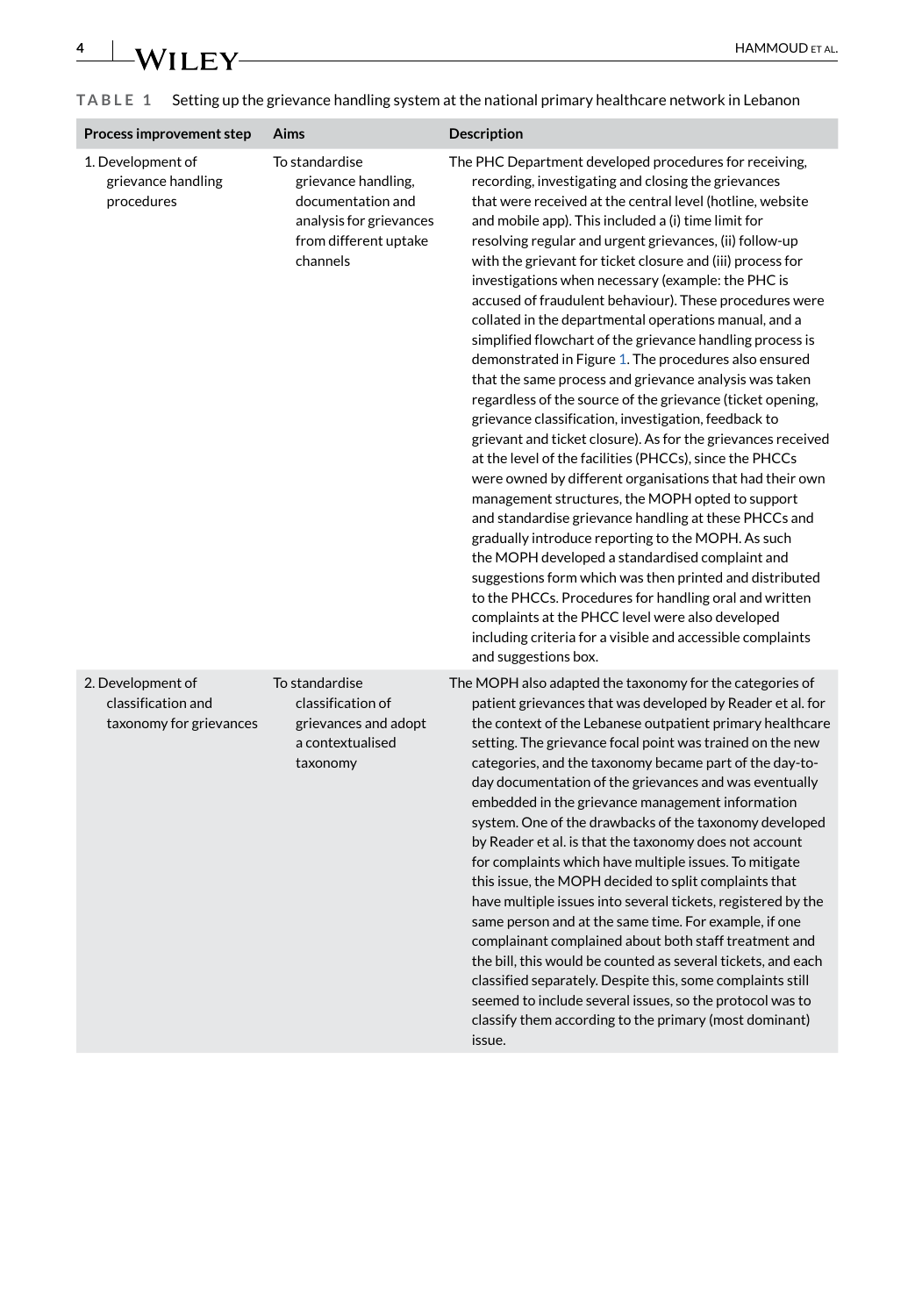×

# **TABLE 1** (Continued)

| Process improvement step                           | Aims                                                                                                                          | Description                                                                                                                                                                                                                                                                                                                                                                                                                                                                                                                                                                                                                                                                                                                                                                                                                           |
|----------------------------------------------------|-------------------------------------------------------------------------------------------------------------------------------|---------------------------------------------------------------------------------------------------------------------------------------------------------------------------------------------------------------------------------------------------------------------------------------------------------------------------------------------------------------------------------------------------------------------------------------------------------------------------------------------------------------------------------------------------------------------------------------------------------------------------------------------------------------------------------------------------------------------------------------------------------------------------------------------------------------------------------------|
| 3. Development of the<br>grievance team            | To ensure the timely<br>follow-up and<br>documentation of<br>grievances through<br>setting up a team                          | The MOPH designated a member of the staff as the grievance<br>focal point at the PHC Department and added grievance<br>handling responsibilities to the functions of existing<br>MOPH primary healthcare field coordinators. These field<br>coordinators were already assigned to oversee the work<br>of PHCCs in different geographic regions. The grievance<br>focal point was responsible for overseeing the status of<br>all complaints received, their management and closure,<br>resolving basic complaints and directing escalated<br>complaints to the relevant PHC field coordinator based<br>on the geographic location of the PHC in question. The<br>grievance focal point was also in charge of all grievance-<br>related training and for updating and maintaining the<br>grievance database, in addition to reporting. |
| 4. Capacity building                               | To train MOPH and PHCC<br>staff on grievance<br>handling                                                                      | The MOPH conducted a slate of trainings for both MOPH and<br>PHCC staff on grievance handling and conflict resolution.<br>Trainings were usually paired with follow-up site visits to<br>ensure adherence to protocols.                                                                                                                                                                                                                                                                                                                                                                                                                                                                                                                                                                                                               |
| 5. Promotion of MOPH<br>hotline                    | To increase the utilisation<br>of the MOPH hotline<br>as a grievance channel<br>by beneficiaries                              | A quick survey had shown that most of the patients accessing<br>the PHC network were not aware of the MOPH hotline. As<br>such to enhance the utilisation of the hotline, there was a<br>push to promote it as the preferred method for submission<br>of complaints. This was done through adding the hotline<br>number to all MOPH and PHC communications, posters,<br>pamphlets, campaigns and so on. In addition, a poster<br>promoting the hotline was developed and distributed to all<br>PHCCs in the network. PHC staff were also directed to tell<br>patients coming in about the hotline.                                                                                                                                                                                                                                    |
| 6. Introduction of patient<br>satisfaction calls   | To illicit patient feedback,<br>enhance grievance<br>capture, and increase<br>awareness about<br>grievance uptake<br>channels | As part of the quality monitoring at PHC, the MOPH PHC<br>Department initiated quarterly rounds of patient<br>satisfaction calls during the second half of 2016 to<br>random patients that received services at PHCCs in the<br>network. A section of the survey was about the patients'<br>experience with the grievance mechanism and a chance<br>for the surveyor to introduce patients to the hotline. An<br>unexpected outcome of these calls was that the patients<br>would submit complaints over the phone after being asked<br>about their opinion of the services they received at the<br>PHC.                                                                                                                                                                                                                              |
| 7. Boosting the PHC<br>Department Facebook<br>page | To enhance patient access<br>to information                                                                                   | During the COVID-19 pandemic, in 2020, the PHC<br>Department decided to harness the power of social media<br>to mitigate the wave of misinformation plaguing the<br>country and boosted the Facebook page of department.<br>As an unexpected result, the PHC Department began<br>receiving inquiries and complaints via this platform<br>which were then logged into the inquiries and complaints                                                                                                                                                                                                                                                                                                                                                                                                                                     |

information management system.

(Continues)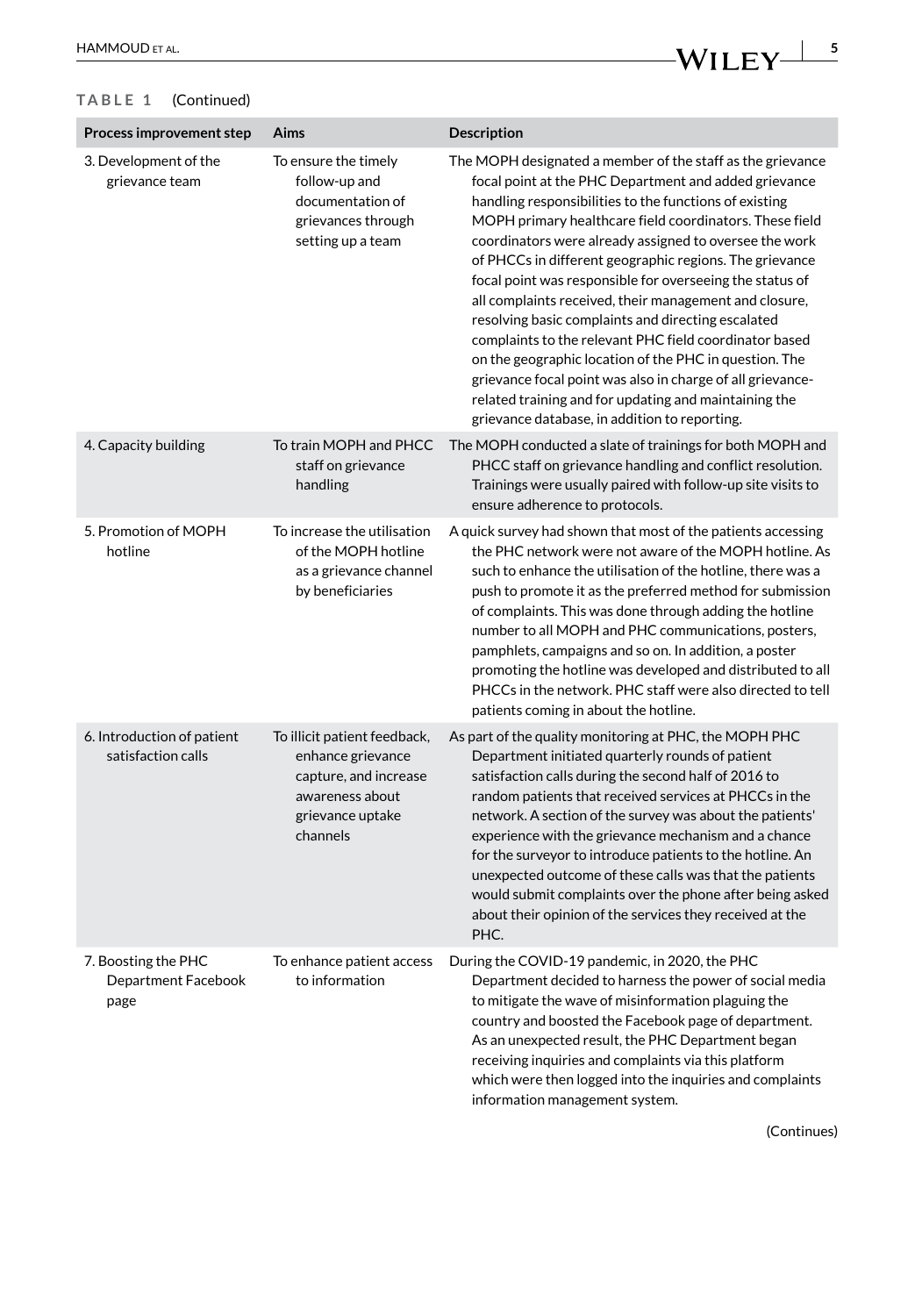# **6 WILEY HAMMOUD** ET AL. **TABLE 1** (Continued)

| Process improvement step                              | <b>Aims</b>                                                                                                                                                                                                                            | <b>Description</b>                                                                                                                                                                                                                                                                                                                                                                                                                                                                                                                                                                                                                                                                                                                                                                                                                                                                                                                                                                                                                                                                                                                                             |
|-------------------------------------------------------|----------------------------------------------------------------------------------------------------------------------------------------------------------------------------------------------------------------------------------------|----------------------------------------------------------------------------------------------------------------------------------------------------------------------------------------------------------------------------------------------------------------------------------------------------------------------------------------------------------------------------------------------------------------------------------------------------------------------------------------------------------------------------------------------------------------------------------------------------------------------------------------------------------------------------------------------------------------------------------------------------------------------------------------------------------------------------------------------------------------------------------------------------------------------------------------------------------------------------------------------------------------------------------------------------------------------------------------------------------------------------------------------------------------|
| 8. Regular reporting,<br>monitoring and<br>follow-up. | To ensure the adequate<br>implementation<br>of the grievance<br>system, the timely<br>and appropriate<br>resolution of<br>grievances and<br>conduct corrective<br>measures at<br>the individual<br>organisational and<br>policy levels | The PHC Department embedded grievance monitoring into<br>its daily, monthly and annual reporting. Monitoring and<br>support field visits were conducted to the PHCCs to<br>ensure compliance with grievance handling standards<br>(documentation, accessibility of the complaint box, etc.).<br>Key performance indicators for grievance were developed<br>and tracked. Patterns were tracked, and corrective action<br>was taken. For example, when a group of PHCCs were<br>shown to receive recurring complaints relating to their<br>communication with patients, an onsite communication<br>coaching session was conducted at the PHC to mitigate<br>this issue. The MOPH also developed its own grievance<br>handling information management system to lodge and<br>track all grievances. The system was designed to have<br>two main kinds of users: (i) MOPH staff (to log grievances<br>received centrally) and (ii) PHCC staff (to log grievances<br>received at the facility). However, roll-out of the grievance<br>module to the PHCCs was postponed due to the<br>COVID-19 crisis. The grievance module is currently only<br>used by MOPH staff. |

Abbreviations: MOPH, Ministry of Public Health; PHC, Primary Healthcare; PHCC, Primary Health Centre.

# **2.3 | Statistical analysis**

Study variables included total number of PHC services provided, number of grievances, source of grievance (hotline, website, mobile application, Facebook page, direct calls to MOPH, and patient satisfaction calls), severity of grievance (only life threatening conditions were classified as urgent and the rest as regular), type of grievance (complaint or in-quiry or suggestion), category of grievance (Table [2\)](#page-7-0) according to the taxonomy developed by Reader et al.<sup>11</sup> status of the grievance (open or closed), gender of grievant, person who filed the grievance (whether the patient filed it himself or a friend/family member), mode of resolution of grievance (apology, explanation, etc.), and time taken to resolve the grievance.

Descriptive statistics, namely, frequencies and percentages were computed for our categorical variables. Mean and standard deviation (±SD) were computed from our continuous variables. Data on number of PHC services provided were used as denominators in the calculation of grievance case rate. For subgroup comparisons, we calculated rate ratios with 95% confidence intervals and *p*-value set at <0.05. All the descriptive statistics and analyses were conducted on RStudio version 3.6.1.

# **2.4 | Ethical consideration**

Required administrative authorisation to use the collected data for research was obtained from the concerned parties at the Lebanese MOPH. Data included in this study was collected as part of the MoPH's routine monitoring activities. The analysis was conducted on de-identified data, extracted from the grievance Information management System, and stored on password locked computers.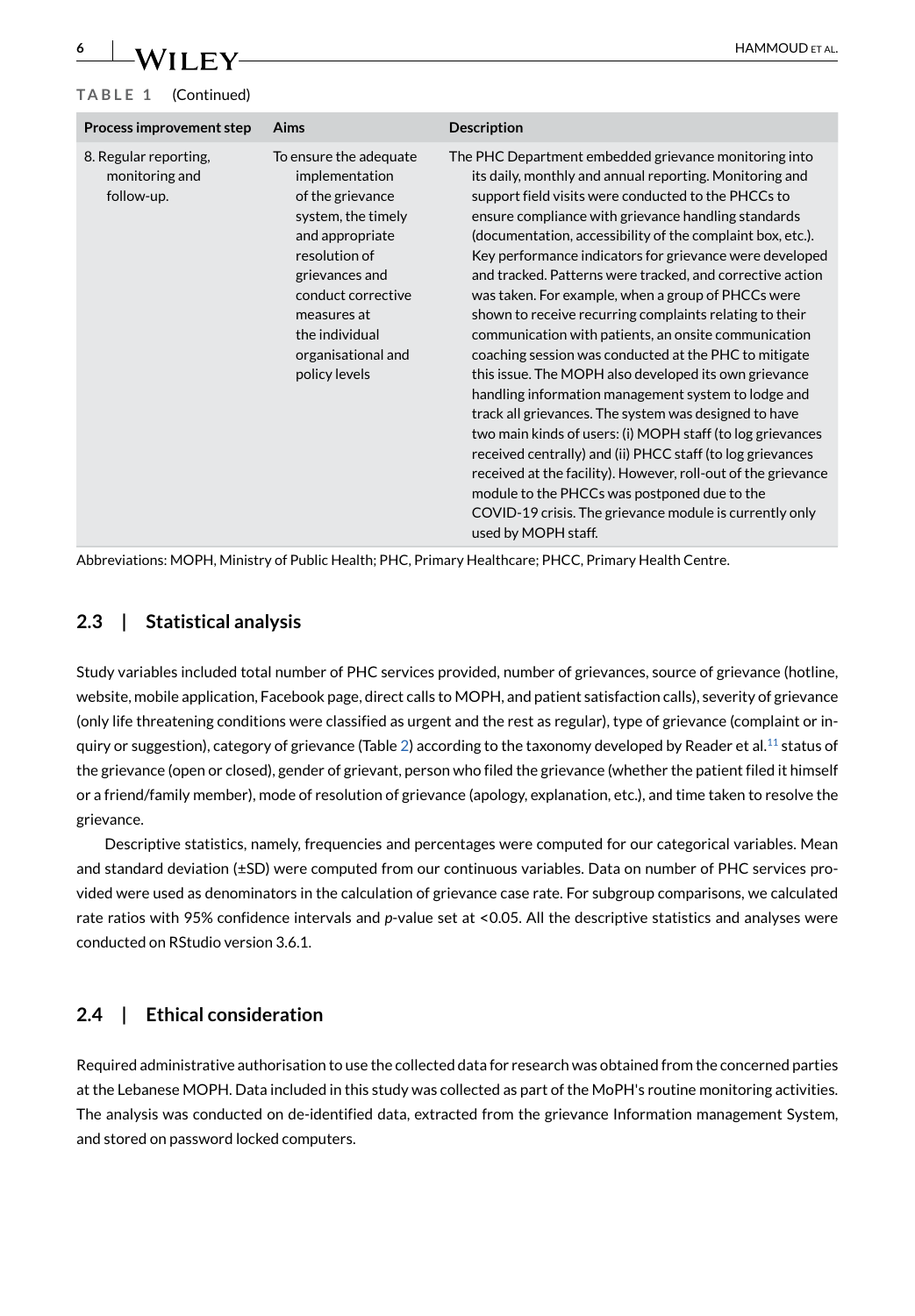

<span id="page-6-0"></span>**FIGURE 1** Grievance handling process at the Primary Healthcare Department at the Ministry of Public Health in Lebanon

# **3 | RESULTS**

# **3.1 | Outpatient visits and grievances**

Between 1 January 2016 to 31 December 2020, the PHC Department at the ministry of health received 562 grievances from a total of 389 unique beneficiaries comprising an average of 1.44 grievances per grievant. Table [3](#page-8-0) shows the description of the gender of grievants, relationship between grievant and beneficiary, types of grievances, and priority level. The number of males submitting grievances (300, 53%) is slightly larger than the number of females (258, 46%). Most of the grievances (356, 63%) were submitted by the beneficiary themselves, followed by children of the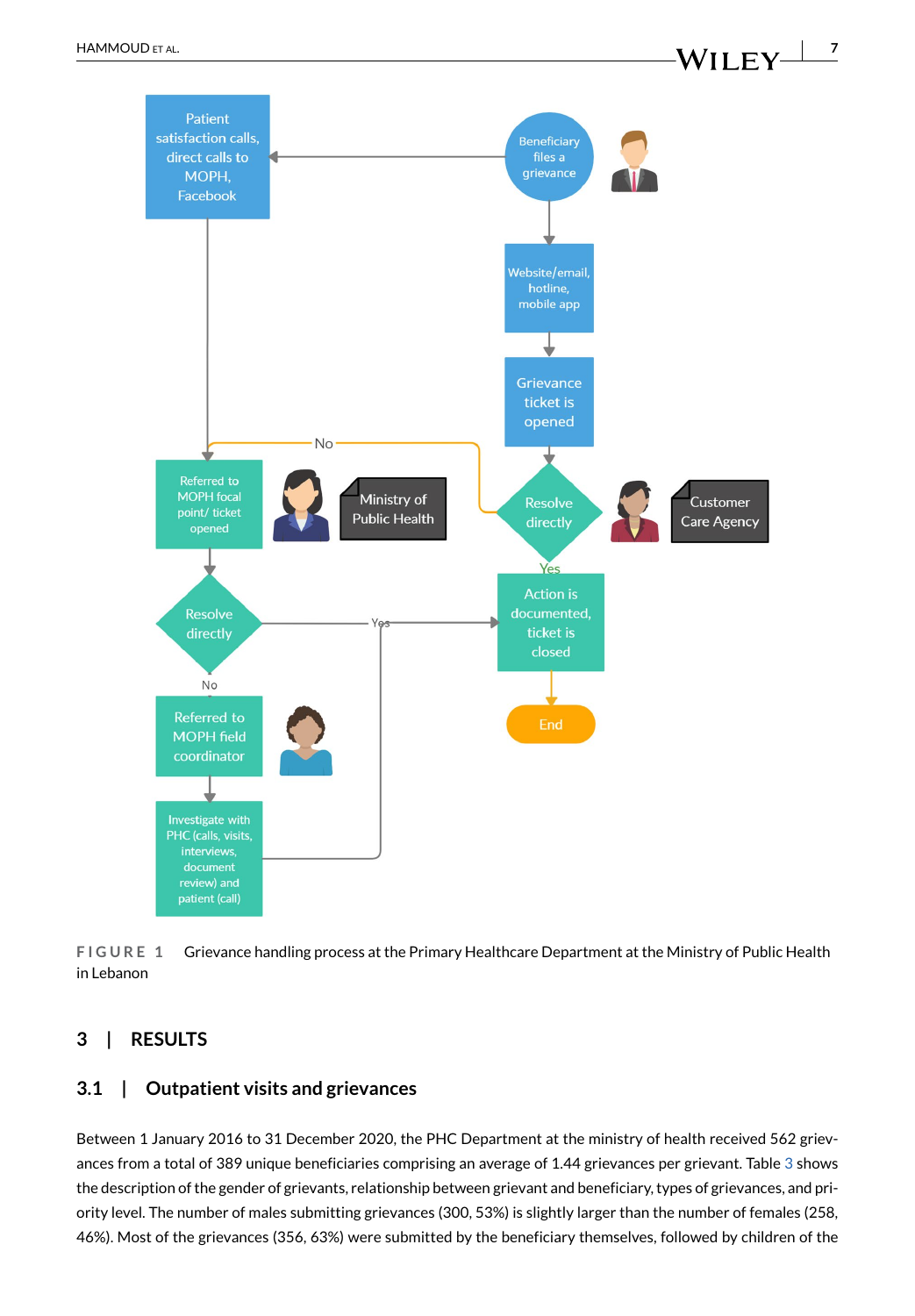#### <span id="page-7-0"></span>**TABLE 2** Taxonomy for categorisation of grievances in the Primary Healthcare Department at the Ministry of Public Health, Lebanon<sup>a</sup>

| <b>Domains</b> | <b>Categories</b>    | Sub-categories          | <b>Definitions</b>                                                                                          |
|----------------|----------------------|-------------------------|-------------------------------------------------------------------------------------------------------------|
| Clinical       | Quality              | <b>Examinations</b>     | Inadequate patient examination by clinical staff                                                            |
|                |                      | Treatment               | Poor or unsuccessful clinical treatment                                                                     |
|                | Safety               | Errors in diagnosis     | Erroneous, missed or slow clinical diagnosis                                                                |
|                |                      | Medication errors       | Errors in prescribing or administering medications                                                          |
|                |                      | Safety incidents        | Events or complications that threatened the safety<br>of patients                                           |
|                |                      | Skills and conduct      | Deficiencies in the technical and non-technical skills<br>of staff that compromise safety                   |
| Management     | Institutional        | <b>Bureaucracy</b>      | Problems with administrative policies and procedures                                                        |
|                | issues               | Environment             | Poor accommodation or hygiene                                                                               |
|                |                      | Finance and billing     | Healthcare-associated costs or the billing process                                                          |
|                |                      | <b>Staffing</b>         | Inadequate staffing                                                                                         |
|                |                      | <b>Resources</b>        | Inadequate resources (medications, vaccines, medical<br>equipment, etc.)                                    |
|                | Timing and<br>access | Access                  | Lack of access to services or staff (distance,<br>transportation availability of services/<br>appointments) |
|                |                      | <b>Delays</b>           | Delays in access to treatment                                                                               |
|                |                      | <b>Referrals</b>        | Problems in being referred to a healthcare service                                                          |
| Relationships  | Communication        | Communication breakdown | Inadequate, delayed or absent communication with<br>patients                                                |
|                |                      | Incorrect information   | Communication of wrong or conflicting information                                                           |
|                |                      | Patient-staff dialogue  | Not listening to patients, lack of shared<br>decision-making                                                |
|                | <b>Humaneness</b>    | Staff attitudes         | Poor attitudes towards patients or their families                                                           |
|                | Patient rights       | Abuse                   | Physical, sexual or emotional abuse of patients                                                             |
|                |                      | Confidentiality         | Breaches of patient confidentiality                                                                         |
|                |                      | Consent                 | Coercing or failing to obtain patient consent                                                               |
|                |                      | Discrimination          | Discrimination against patients                                                                             |

a Adapted and contextualised by the Ministry of Public Health from: Reader TW, Gillespie A, Roberts J. Patient complaints in healthcare systems: a systematic review and coding taxonomy. *BMJ Qual Saf*. 2014;23(8):678-689.

beneficiaries (73, 13%) and the parents of the beneficiary (61, 11%). The grievances submitted were predominantly complaints (425, 76%) with 130 inquiries (23%) submitted, and seven feedback/suggestion grievances (1%). The grievances were predominantly of regular severity (548, 98%) and only 14 grievances were characterised as urgent (2%).

Table [4](#page-8-1) shows the description of the number of grievances, grievance status, mean resolution time and case rate from 2016 to 2020. The number of grievances submitted, jumped dramatically from 2016 (9) to 2017 (126) then the increase was at a lower rate or the number of grievances submitted was stable. Overall, 97% of grievances were closed (544) and only 18 grievances remained open (3%). The mean resolution time for the grievances was 2.34 days and this included the time needed to investigate the grievance and close the loop (provide feedback) to the grievant. Overall, the grievance case rate was four per 100,000 services provided. The case rate is higher among men (5/100,000 services) than women (3/100,000 services), but the difference is not statistically significant (*p* = 0.47) (results are not shown in the table).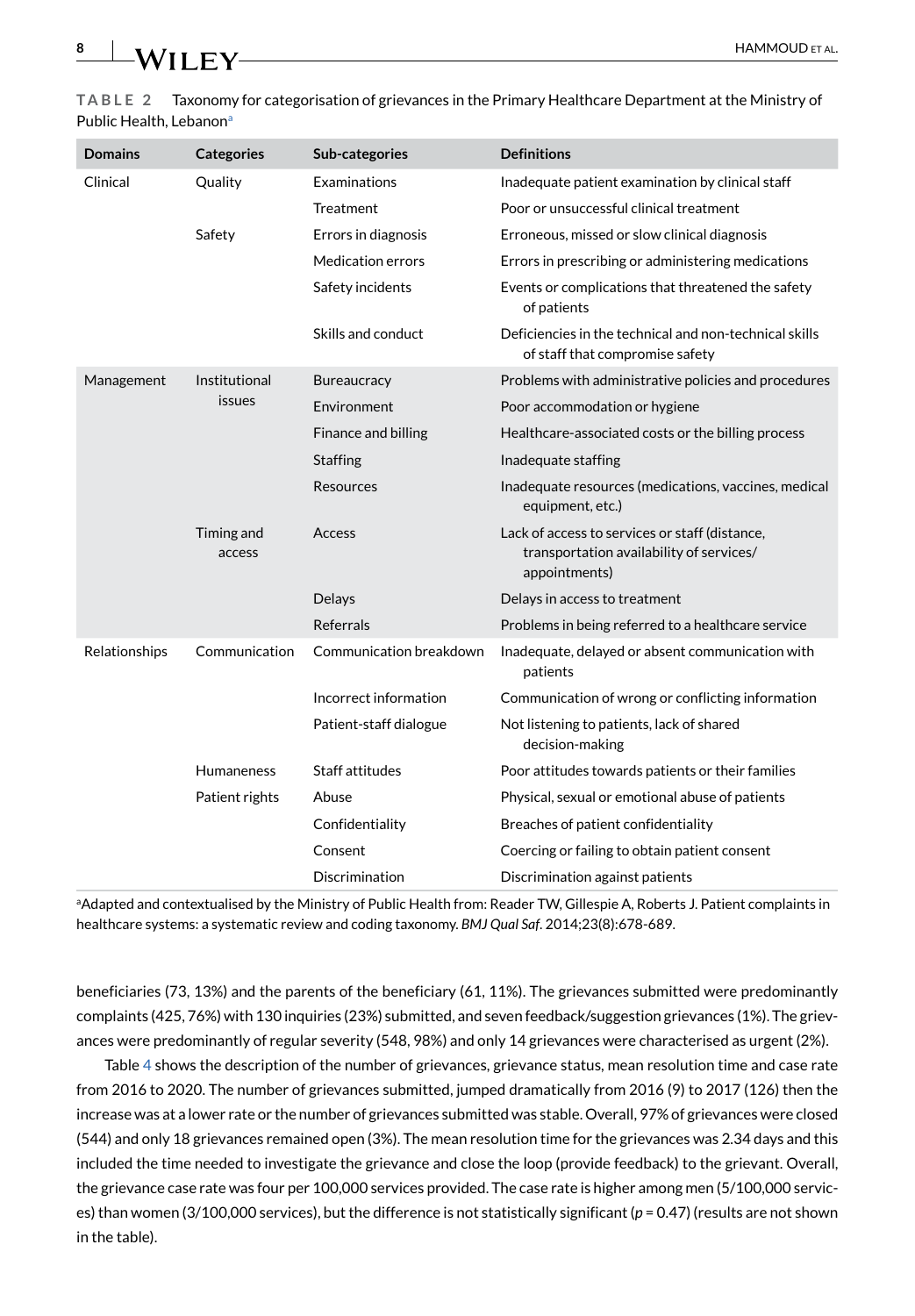<span id="page-8-0"></span>**TABLE 3** Description of the gender of grievants, relationship between grievant and beneficiary, types of grievances and severity level 2016–2020

|                                               | $N(\%)$  |
|-----------------------------------------------|----------|
| Gender of the grievants <sup>a</sup>          |          |
| Male                                          | 258 (46) |
| Female                                        | 300(54)  |
| Relationship between grievant and beneficiary |          |
| Beneficiary him/her/themselves                | 356 (63) |
| Children                                      | 73(13)   |
| Parents                                       | 61(11)   |
| Spouse                                        | 22(4)    |
| Sibling                                       | 9(2)     |
| Other                                         | 17(3)    |
| Not identified                                | 24(4)    |
| Types of grievances registered                |          |
| Complaint                                     | 425 (76) |
| Inquiry                                       | 130 (23) |
| Feedback/suggestion                           | 7(1)     |
| Severity of grievances                        |          |
| Regular                                       | 548 (98) |
| Urgent                                        | 14(2)    |
|                                               |          |

a The number of males and female include duplicates of people who filed multiple grievances and are not unique patients.

| Number of | Status of grievance, N(%) |               | <b>Mean resolution</b> | Total no. of PHC        | Grievance case rate            |                        |
|-----------|---------------------------|---------------|------------------------|-------------------------|--------------------------------|------------------------|
| Year      | grievances, N             | <b>Closed</b> | Open                   | time in days $(\pm SD)$ | services provided <sup>a</sup> | (per 100,0000 service) |
| 2016      | 9                         | 9             | 0                      | $1.11 \pm 1.27$         | 2,356,433                      | 0.4                    |
| 2017      | 126                       | 123           | 3                      | $2.77 \pm 3.53$         | 2,515,963                      | 5                      |
| 2018      | 145                       | 142           | 3                      | $3.29 \pm 3.74$         | 2.867.526                      | 5                      |
| 2019      | 117                       | 111           | 6                      | $2.29 \pm 3.72$         | 3,153,559                      | $\overline{4}$         |
| 2020      | 165                       | 159           | 6                      | $1.61 \pm 2.60$         | 3,005,761                      | 5                      |
| Total     | 562                       | 544 (97)      | 18(3)                  | $2.34 \pm 3.46$         | 13,899,242                     | 4                      |

<span id="page-8-1"></span>**TABLE 4** Description of number of grievances, grievance status, mean resolution time and case rate 2016–2020

Abbreviations: MOPH, Ministry of Public Health; PHC, Primary Healthcare.

a PHC services are defined as any service delivered at the PHC which could include a consultation, nursing care, vaccination, diagnostic tests and many others. The same beneficiary could receive several services during the same visit.

# **3.2 | Grievance uptake channels**

From 2016 to 2020, the majority of grievances were submitted through the patient satisfaction calls (44%) that the ministry conducted on a regular basis as part of its monitoring activities. This was followed by the hotline (35%), Facebook (14%), direct calls to the ministry (6%) and email/website (2%).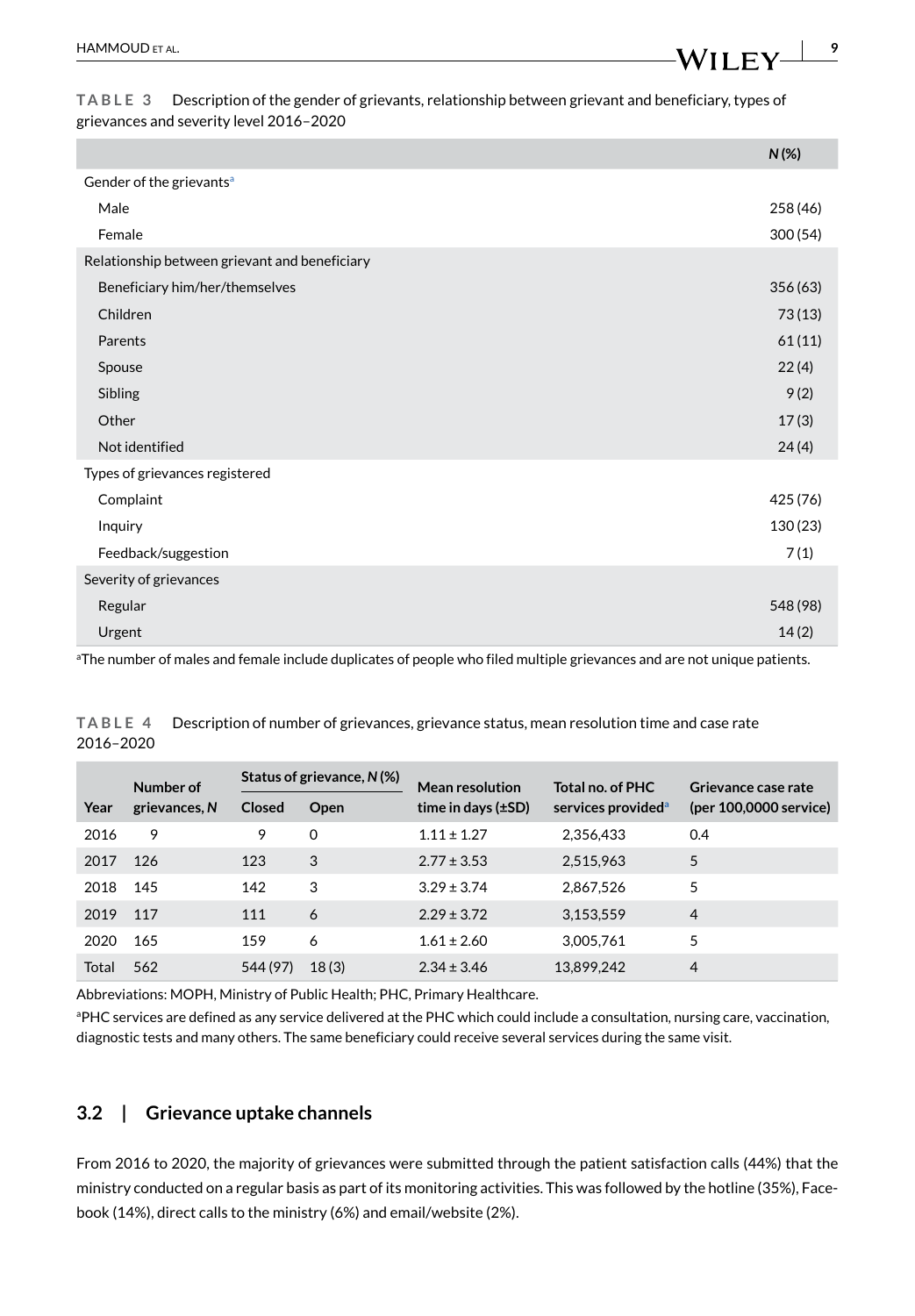



<span id="page-9-0"></span>**FIGURE 2** Grievance uptake channels utilisation per year 2016–2020

Figure [2](#page-9-0) shows the grievance uptake channels utilisation by year. In 2016, the utilisation of the hotline was low, but still accounted for most of the grievances submitted. In 2017 the utilisation of the hotline increased progressively, peaking in 2018 and then decreased in 2020. In 2017, the uptake channel 'patient satisfaction calls' first appeared and accounted for the majority of the grievances for that year, then the number of grievances submitted through this channel decreased then shot back up in 2020. In 2020, the uptake channel 'Facebook' first appeared and immediately became the most utilised uptake channel for that year.

#### **3.3 | Grievance classification**

Management issues made up an overwhelming 70% of all grievances (*n* = 396; Table [5](#page-10-0)), with the leading subcategory being resources (158, 28%), followed by finance and billing (91, 16%), access (45, 8%), delays (38, 7%), referrals (26, 5%) and bureaucracy (24, 4%), with staffing and environment logging a combined 2% of all complaints (8, 1%, 6, 1%).

The second highest domain that the grievances were categorised under is relationships with 20% (*n* = 110) of grievances linked to it. The leading subcategory in the relationships domain is under humaneness and is staff attitudes (58, 10%). There were also issues related to communication (Communication breakdown [18, 3%], incorrect information [12, 2%], and patient staff dialogue [3, 0.5%]). As for patient rights, 3% of all grievances were subcategorised under discrimination (*n* = 17), while only one grievance was lodged regarding abuse (0.2%) and similarly for confidentiality (0.2%).

As for the clinical domain it only comprised 6% of all grievances (*n* = 32), with issues linked evenly between quality (14, 3%) and safety (18, 3%). As for subcategories, under quality, the grievances were split between examinations (8, 1%) and treatment (6, 1%). Whereas under safety, the most recurrent subcategory was skills and conduct (8, 1%), followed by error in diagnosis (5, 1%) and safety incidents (4, 0.7%), with only one grievance being lodged under medication error (1, 0.2%). 4% of all grievances were logged under 'other'.

#### **3.4 | Measures taken to resolve grievances**

A mean of 1 action per grievance was taken to resolve each complaint. The most common action taken to resolve the grievance was explanation (185, 34%), followed by the issuance of an official warning to the concerned PHCC by the ministry (79, 15%), and scheduling an appointment (67, 12%) (Table [6\)](#page-11-0). No action was documented for 26% (*n* = 142) of all grievances.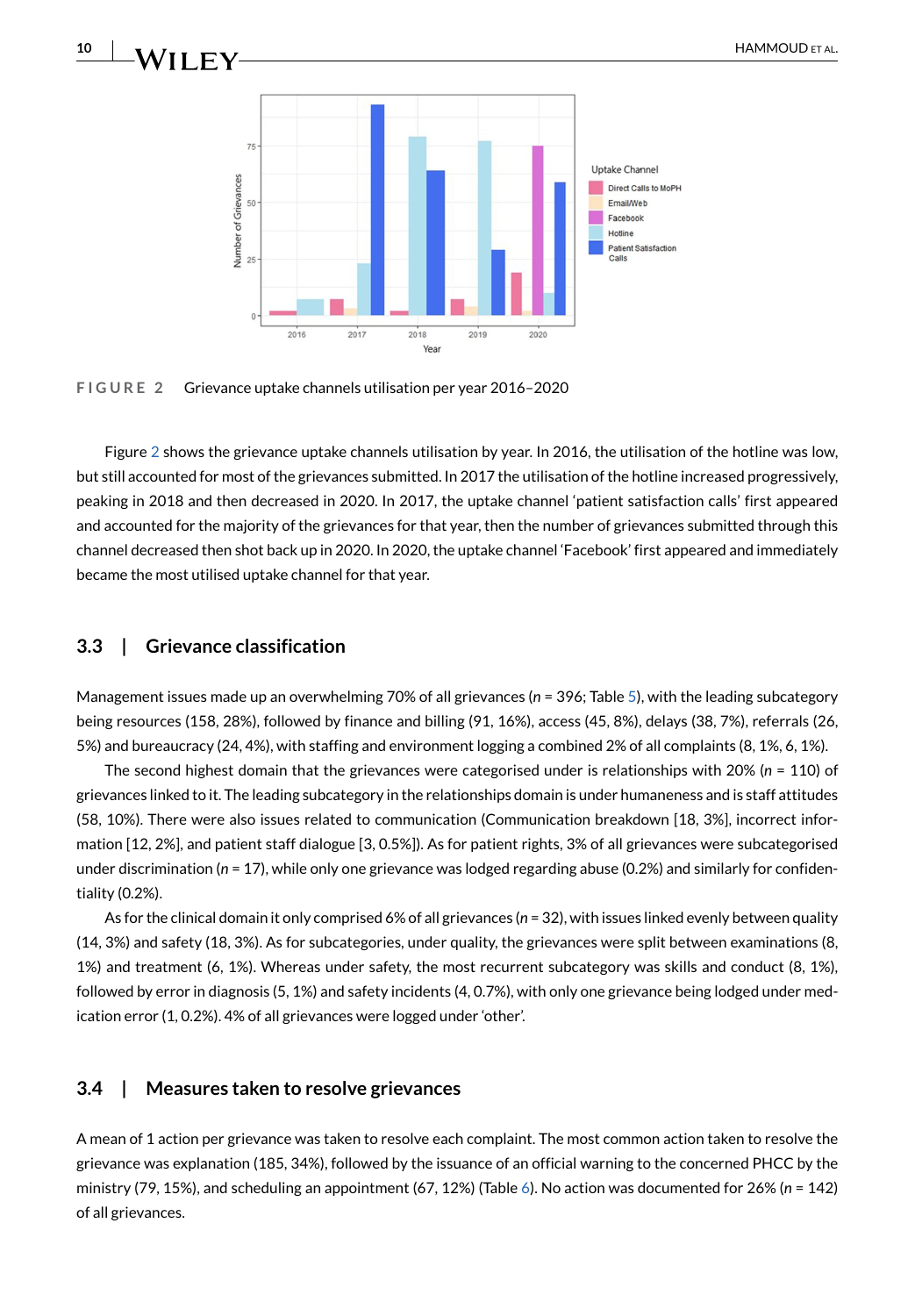#### <span id="page-10-0"></span>**TABLE 5** Grievance classification 2016–2020

| <b>Domains</b> | <b>Categories</b>                                                                                                                                                                                                                                                                      | <b>Subcategories</b>     | $N$ (%) <sup>a,b</sup> |
|----------------|----------------------------------------------------------------------------------------------------------------------------------------------------------------------------------------------------------------------------------------------------------------------------------------|--------------------------|------------------------|
| Clinical       | Quality                                                                                                                                                                                                                                                                                | Examinations             | 8(1)                   |
| 32(6)          |                                                                                                                                                                                                                                                                                        | Treatment                | 6(1)                   |
|                | Safety<br>18(3)                                                                                                                                                                                                                                                                        | Skills and conduct       | 8(1)                   |
|                |                                                                                                                                                                                                                                                                                        | Error in diagnosis       | 5(1)                   |
|                |                                                                                                                                                                                                                                                                                        | Safety incidents         | 4(0.7)                 |
|                |                                                                                                                                                                                                                                                                                        | <b>Medication errors</b> | 1(0.2)                 |
| Management     | Institutional issues<br>287 (51)                                                                                                                                                                                                                                                       | Resources                | 158 (28)               |
| 396 (70)       |                                                                                                                                                                                                                                                                                        | Finance and billing      | 91 (16)                |
|                |                                                                                                                                                                                                                                                                                        | Bureaucracy              | 24(4)                  |
|                |                                                                                                                                                                                                                                                                                        | <b>Staffing</b>          | 8(1)                   |
|                |                                                                                                                                                                                                                                                                                        | Environment              | 6(1)                   |
|                | Timing and access<br>109 (20)                                                                                                                                                                                                                                                          | Access                   | 45(8)                  |
|                |                                                                                                                                                                                                                                                                                        | Delays                   | 38(7)                  |
|                |                                                                                                                                                                                                                                                                                        | <b>Referrals</b>         | 26(5)                  |
| Relationships  | 14(3)<br>Communication<br>Communication breakdown<br>33(6)<br>Incorrect information<br>Patient-staff dialogue<br>Staff attitudes<br><b>Humaneness</b><br>58 (10)<br><b>Discrimination</b><br>Patient rights<br>19(3)<br>Abuse<br>Confidentiality<br>Consent<br>Other<br>Other<br>24(4) |                          | 18(3)                  |
| 110 (20)       |                                                                                                                                                                                                                                                                                        | 12(2)                    |                        |
|                |                                                                                                                                                                                                                                                                                        | 3(0.5)                   |                        |
|                |                                                                                                                                                                                                                                                                                        |                          | 58 (10)                |
|                |                                                                                                                                                                                                                                                                                        |                          | 17(3)                  |
|                |                                                                                                                                                                                                                                                                                        |                          | 1(0.2)                 |
|                |                                                                                                                                                                                                                                                                                        |                          | 1(0.2)                 |
|                |                                                                                                                                                                                                                                                                                        |                          | O(0)                   |
| Other<br>24(4) |                                                                                                                                                                                                                                                                                        |                          | 24(4)                  |

<sup>a</sup>The percentages might not add up to 100% due to rounding up of decimal points.

**bPercentage out of all registered grievances.** 

# **4 | DISCUSSION**

A grievance is a verbal or written issue, concern, suggestion or problem about facilities or services provided by individuals or groups. In the present study, we investigated the proportion of services that were associated with written and electronic complaints, the type of complaints, their nature, the uptake channel used to file them, their mode of resolution, and the profile of the people who lodged them over a 5-year period.

# **4.1 | Reasons for complaints**

An overwhelming majority (70%) of the complaints were classified under the management domain with the leading issues being resources, finance and billing, delays, access and bureaucracy (Table [5\)](#page-10-0). This result is much higher than what was found in other studies. In the studies that followed the same taxonomy as ours, between 47% and 48% of complaints were related to management issues.<sup>[12,](#page-14-11)[13](#page-14-12)</sup> In studies that used a different categorisation, management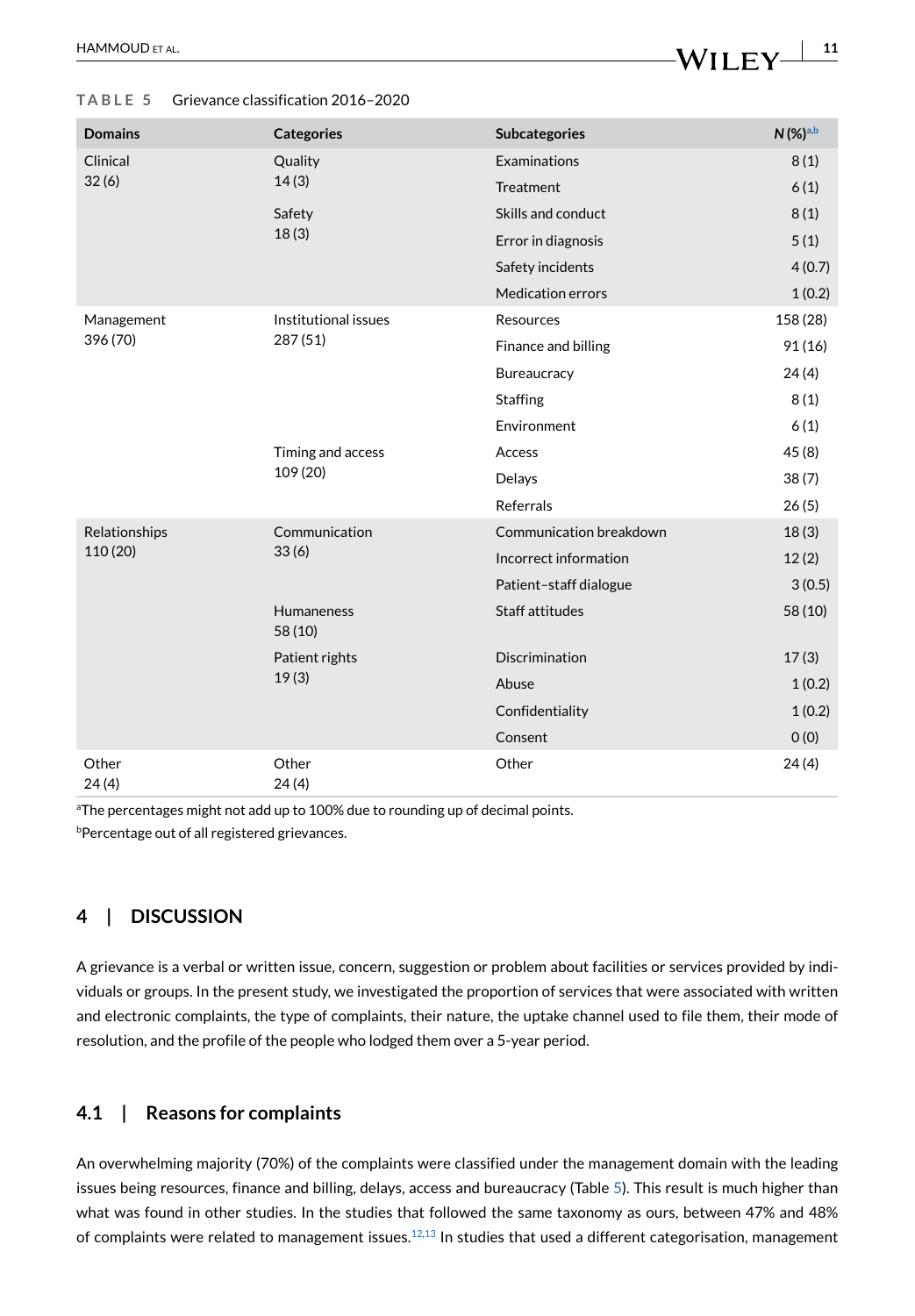#### <span id="page-11-0"></span>**TABLE 6** Outcome measures for grievances 2016–2020

| Outcome measure <sup>a</sup>                                          | $N$ (%) <sup>b</sup> |
|-----------------------------------------------------------------------|----------------------|
| Explanation                                                           | 185 (34)             |
| Issuance of an official warning to the concerned PHCC by the ministry | 79(15)               |
| Schedule appointment                                                  | 67(12)               |
| Clarification of misunderstanding                                     | 40(7)                |
| Other                                                                 | 35(6)                |
| Referral to another provider or facility                              | 27(5)                |
| Service delivery                                                      | 25(5)                |
| Apology                                                               | 21(4)                |
| Waiver, reduction or free refund                                      | 19(4)                |
| No action documented                                                  | 142 (26)             |

Abbreviation: PHCC, Primary Health Centre.

<sup>a</sup>Not mutually exclusive; each grievance may have resulted in more than one action.

**b**Percentage out of closed grievances.

issues took an even more backseat<sup>14-17</sup> where clinical and communication issues were more dominant. The concentration of grievances in the management domain indicates major problems in administration of these clinics, their functioning and workflow. These results are in line with what we know about LMICs and their continuous struggles with funding, infrastructure, and operationalising policies.<sup>2</sup> These results also shed the light on some key issues but are only the first step, wherein further investigation is required to uncover underlying causes. For example, the most frequent complaint under the management domain was related to resources, particularly medication stockout. However, it is unclear what is causing the stockout (delays in purchasing or transportation, insufficient funding, incorrect supply chain forecasting, inadequate distribution of resources, etc.). In addition, the diversity of ownership of the PHC centres between non-governmental organisations, municipalities and governmental makes it exceedingly difficult to standardise protocols and procedures like fee schedules which is the second most frequent issue in the management domain (finance and billing). The MOPH should consider strengthening the administration of these healthcare centres further through different approaches, the most relevant of which is the proper implementation of the existing accreditation system. A robust accreditation system can also support standardising different procedures across clinics regardless of ownership.

As for the relationships domain, it comprised 20% of the complaints, which is much less than the studies that used a similar taxonomy that range between 41% and 42% of complaints.<sup>12[,13](#page-14-12)</sup> In addition, communication, which falls under this category has been well documented to be one of the leading reasons for complaints.<sup>14-19</sup> In our study communication and staff attitudes were the major drivers of complaints in the relationships category. Other studies have recommended enhancing communication training and even integrating it into medical trainings[.14–16,20](#page-14-13) An in depth look at PHC staff attitudes in Lebanon reveals that in many cases they are underpaid, overworked, and even have a high exposure to violence.<sup>21-23</sup> This is in line with evidence from other LMICs where PHC workers have to work in challenging and isolated environments.<sup>24</sup> Enhancing the incentive structure and workflow at the level of the healthcare workers in addition to providing training and mentoring would more likely yield the needed improvement in staff attitude.

As for the clinical domain, it comprised a meagre 6% of all complaints, a much lower proportion than in most other studies.<sup>13–16,25,26</sup> The low number of clinical complaints could be partially due to the low severity and urgency of the services delivered at the PHCs and the cases that present to the PHC. Furthermore, the asymmetry of information between providers and beneficiaries<sup>27</sup> in terms of diagnosis and treatment clinical guidelines could be another driver for the low number of grievances especially given the limited involvement of patients in decision making in LMICs.

Overall, our experience with using the taxonomy developed by Reader et al. was positive, as demonstrated by the fact that we were able to categorise 96% of all grievances under it. The taxonomy is both broad and comprehensive.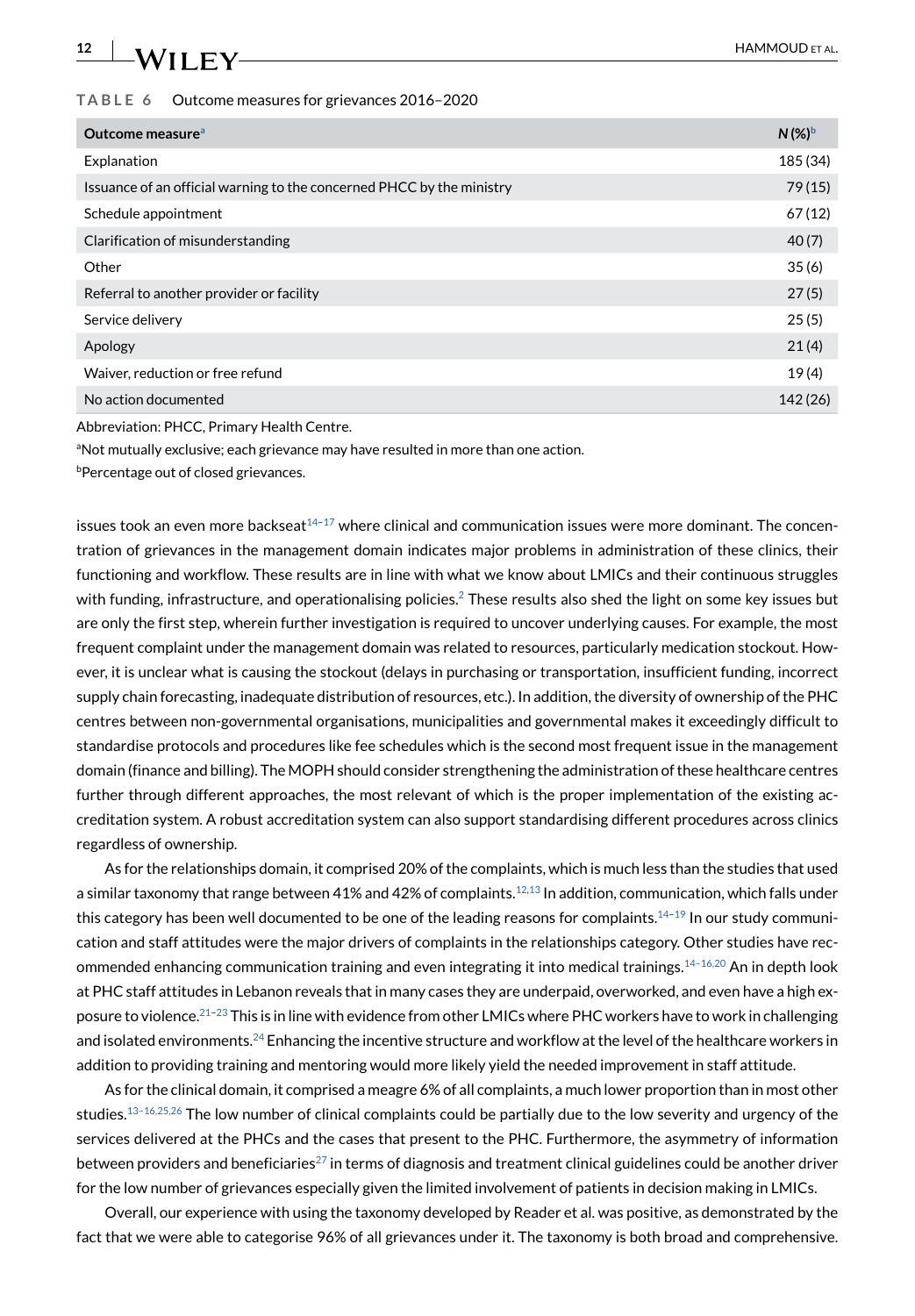$\frac{HAMMOUD ETAL}{I}$ 

Unlike other studies, we did not conduct content analysis, but rather embedded this taxonomy in the day-to-day operational procedures of documenting and handling grievances. This made the routine data analysis easier and quicker, as the categories were already there. However, this proved challenging as the concepts in the taxonomy can be difficult for a staff member to master if they lacked a public health background. This was mitigated through capacity building, examples and having a reference person if the staff conducting the categorisation was unsure.

#### **4.2 | Grievance capture and efficacy of grievance uptake channels**

The complaint/grievance case rate found in our study (4 per 100,000 services or 0.04/1000) is extremely lower than what was reported in previous studies (Table [4](#page-8-1)). Other studies found the complaint case rate to range between 0.22 and 8 complaints per 1000 patients/services.<sup>14-16,20,28</sup> Overall, the low complaint rate is concerning and implies an underrepresentation of the true volume of complaints and gaps in the capture of patient complaints. There are multiple factors that could have led to this including the limited involvement of patients in decision making and care processes in most LMIC settings, weak trust in public systems and fear of consequences of reporting, and the global preference of patients to submit oral grievances rather than documented ones.<sup>2</sup> In fact, a survey conducted by the MOPH revealed that 42% of PHC beneficiaries preferred to talk to the manager of the PHCC as a means to submit a grievance and 28% didn't even know how to submit one, whereas only 30% opted for the formal documented methods.<sup>[29](#page-15-5)</sup> As such, the MOPH should consider doubling down on efforts to elicit patient complaints, through increasing awareness of the existing grievance uptake channels (social media campaigns, television ads, etc.) and enhancing their accessibility through documenting patient oral grievances at point of service.

Regarding the gender of complainants, the proportion of males submitting grievances (300, 53%) is slightly larger than the number of females (258, 46%), and the case rate is higher among men (5/100,000 services) than women (3/100,000 services), but the difference is not statistically significant (*p* = 0.47). This means that overall, male, and female patients are equally likely to file a grievance. This could be due to the high proportions of females among both beneficiaries of primary care and the staff, which creates a female friendly environment.

Regarding the evolution of grievance capture over time, researchers have posited that a well-designed grievance redress mechanism is likely to increase the volume of complaints in the short-term, which would lead to enhancement in quality of services and eventually a reduction of complaint numbers in the long term $^{2,30}$  $^{2,30}$  $^{2,30}$  and this pattern seems to apply in our study as well. In 2016, at the very beginning of the intervention, the overall complaint volume was very low (Figure [2\)](#page-9-0). In 2017, there was a huge jump in the volume of grievances coming primarily from a new uptake channel; patient satisfaction calls. The success of actively-solicited patient feedback $31$  and context specific ways of eliciting information from users has been documented in several studies and shown to increase the overall amount of feedback received.<sup>32</sup> In addition to the influx of patient grievances from the patient satisfaction calls, the volume of grievances submitted through the hotline increased dramatically over 2017–2019 (Figure [2](#page-9-0)). This increase is most likely related to the promotional activities the MOPH implemented which aimed at enhancing the utilisation of the hotline (Table [1](#page-3-0)). However, the utilisation of the hotline dropped in 2020 likely due to the lower utilisation of services during the COV-ID-19 pandemic. In addition, upon the introduction of 'Facebook' as a grievance uptake channel in 2020, it became the most popular medium for submitting grievances in that year. Social media has been found to empower patients through providing support and complementing offline information.<sup>33</sup> Harnessing the access and reach social media provides can prove a powerful tool for stakeholders and public agencies.

#### **4.3 | Limitations**

The main limitation of the study is that the complaints analysed were drawn solely from MOPH central uptake channels and excluded all the complaints lodged at the PHC facilities. The complaints lodged at the facilities could have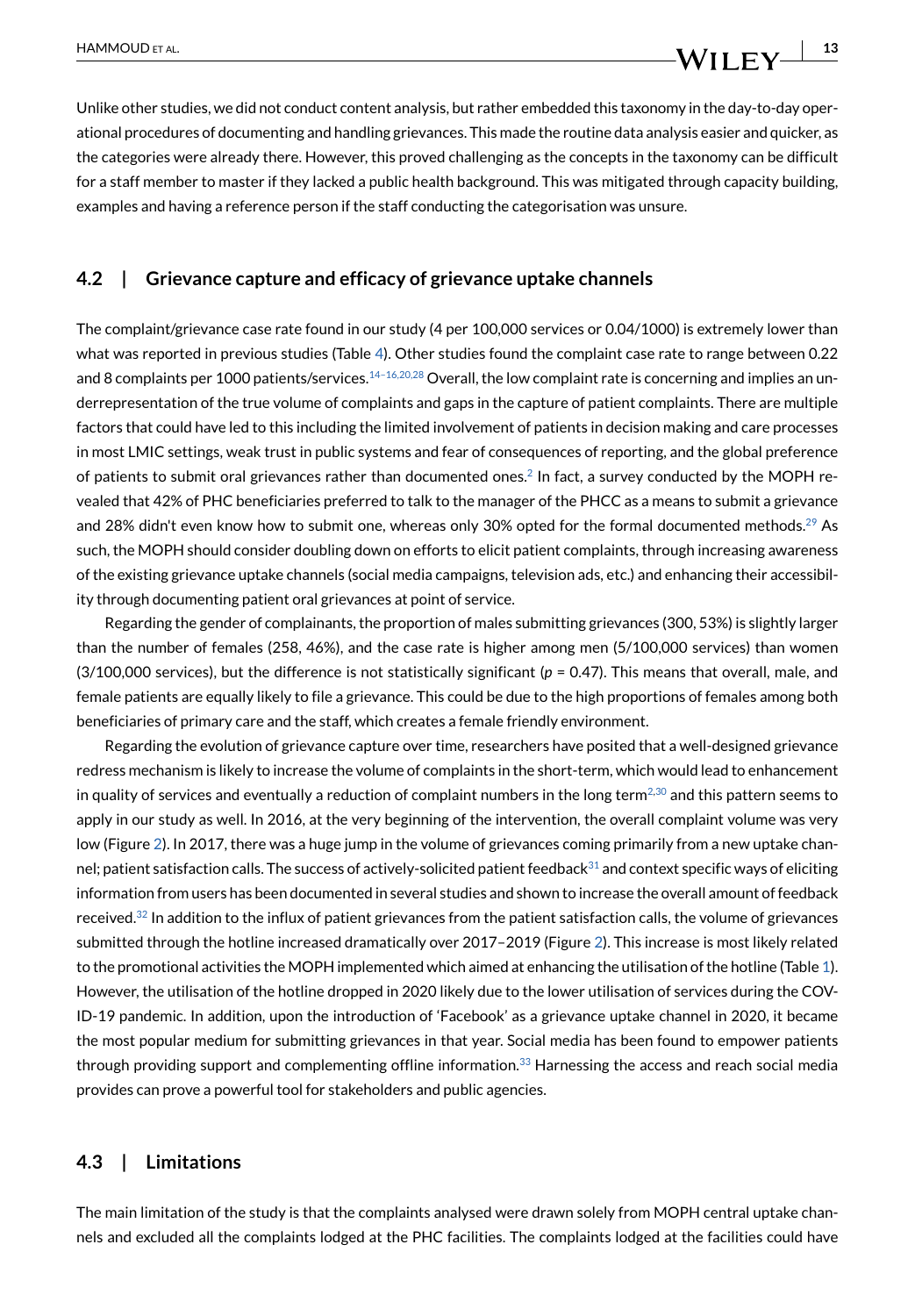**14 WII FY** HAMMOUD ET AL.

added a wealth of data and analysis but reporting remained scarce and inconsistent. As such the complaints included here are an underrepresentation of the true complaints rates.

In addition, the study relied on data collected through the MOPH grievance system and several variables which could have added to the analysis are missing including the age of the complainants, educational level, and nationality. These variables started being collected in 2019.

Finally, even though extensive work had been done to clarify the different definitions of categories of complaints, they are often complex, and some may have been incorrectly categorised, leading to measurement bias.<sup>14</sup> Also, the results are subject to selection bias[.14](#page-14-13) It is possible that some complaints that were submitted orally through calls were not officially logged in the system and that the data underrepresent the true complaint rates.

### **5 | CONCLUSION**

Study findings indicate that the PHC Department at the MOPH in Lebanon was successful at setting up a comprehensive grievance redress mechanism with multiple uptake channels, which provides swift responsiveness and resolution, while maintaining meticulous documentation and categorisation of grievances and measures. The study found that the complaint rate at the primary care network in Lebanon is much lower than that found in other studies globally, and is likely to be a major underrepresentation of the true volume of grievances. The main issues reported in grievances were related to the management of the PHC centres (70%) which implies major problems in administration of these clinics, their functioning and workflow. Further investigation is required to uncover underlying causes. The MOPH might consider adopting a more stringent accreditation system to regulate and standardise the function of these PHCCs. The MOPH is also recommended to intensify efforts to elicit patient complaints, through increasing awareness of grievance uptakes channels and making it more accessible to patients through documenting their oral grievances at point of service.

Lebanon's experience with setting up this grievance system also carries several lessons and best practices for LMICs namely: (i) centralising the logging, classification and management of grievances, while decentralising the investigation process wherein regional staffers were tapped to weigh in and investigate complicated grievances which ensured a quick resolution time (less than 3 days), (ii) employing the standardised taxonomy for classifying grievances that was developed by Reader et al. after contextualising it and embedding grievance classification into the day-to-day operations and grievance handling to facilitate grievance content and trend analysis, (iii) utilising active patient engagement techniques such as patient satisfaction calls to enhance utilisation of uptake channels, (iv) promoting grievance uptake channels through various methods (online, at point of services, promotional material, etc.), (v) harnessing the power of social media and considering it a grievance uptake channel, (vi) including clinics and facilities in the grievance process and documenting grievances registered either formally or informally at these facilities and (vii) conducting periodic content and trend analysis for complaints and using the results to set priorities for action.

#### **ACKNOWLEDGEMENTS**

The authors acknowledge the grievance focal point at the Ministry of Public Health (MOPH) Loubna El-Hijjawi and all the field coordinators who followed up on the grievance handling process and the monitoring officer Tarek Jaber who assisted in setting up the taxonomy of grievances. The MOPH did not receive any funding for this study.

#### **CONFLICT OF INTEREST**

The authors declare that they have no conflicts of interest. Authors Rawan Hammoud, Ola Kdouh and Randa Hamadeh have affiliations to the Ministry of Public Health.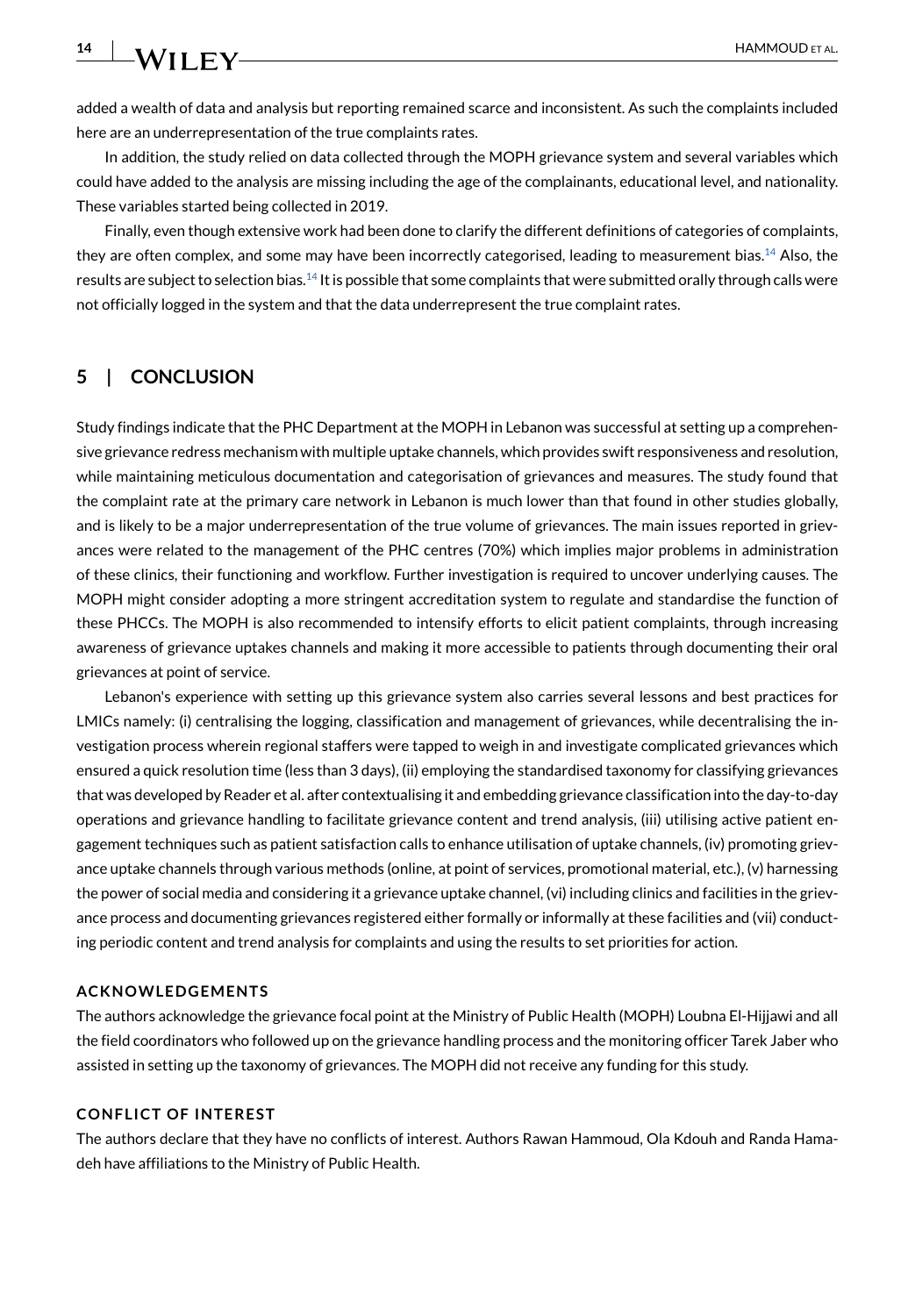#### **ETHICS STATEMENT**

Required administrative authorisation to use the collected data for research was obtained from the concerned parties at the Lebanese Ministry of Public Health. Data included in this study was collected as part of the Ministry of Public Health's routine monitoring activities. The analysis was conducted on de-identified data, extracted from the grievance Information management System and stored on password locked computers.

#### **AUTHOR CONTRIBUTIONS**

Rawan Hammoud conceptualised the study objectives and hypothesis. Rawan Hammoud and Sandy Laham developed the analysis plan, and Sandy Laham conducted the statistical analysis. Rawan Hammoud conducted the literature review. Rawan Hammoud, Randa Hamadeh, Ola Kdouh and Sandy Laham interpreted the data and drafted the study manuscript. All authors approved this version of the manuscript.

# **DATA AVAILABILITY STATEMENT**

The data that support the findings of this study are available from the corresponding author upon reasonable request.

#### **ORCID**

*Rawan Hammoud* <https://orcid.org/0000-0002-8523-7757> *Ola Kdouh* <https://orcid.org/0000-0002-3186-9986> *Randa Hamadeh* <https://orcid.org/0000-0002-3091-9750>

#### **REFERENCES**

- <span id="page-14-0"></span>1. World Health Organization (WHO). Framework on integrated, people-centred health services. Report by the Secretariat. 2016. [www.who.int/servicedeliverysafety/areas/people-centred-care/en/](http://www.who.int/servicedeliverysafety/areas/people%2Dcentred%2Dcare/en/)
- <span id="page-14-1"></span>2. Mirzoev T, Kane S. Key strategies to improve systems for managing patient complaints within health facilities – what can we learn from the existing literature? *Glob Health Action*. 2018;11(1):1458938.
- <span id="page-14-2"></span>3. Mills A. Health care systems in low-and middle-income countries. *N Engl J Med*. 2014;370(6):552-557.
- <span id="page-14-3"></span>4. MOPH Revised hospital accreditation standards in Lebanon – January 2019. 2019. [https://www.moph.gov.lb/en/](https://www.moph.gov.lb/en/Pages/3/20553/accreditation-standards-for-hospitals-in-lebanon-january-2019) [Pages/3/20553/accreditation-standards-for-hospitals-in-lebanon-january-2019](https://www.moph.gov.lb/en/Pages/3/20553/accreditation-standards-for-hospitals-in-lebanon-january-2019)
- <span id="page-14-4"></span>5. MOPH. Accreditation Of Primary Health Care Centers In Lebanon. 2021. [https://www.moph.gov.lb/en/Pages/6/755/](https://www.moph.gov.lb/en/Pages/6/755/accreditation-primary-health-care-centers) [accreditation-primary-health-care-centers](https://www.moph.gov.lb/en/Pages/6/755/accreditation-primary-health-care-centers)
- <span id="page-14-5"></span>6. MOPH. MOPH mobile application. 2015. <https://www.moph.gov.lb/en/Pages/6/35863/moph-mobile-application->
- <span id="page-14-6"></span>7. MOPH. Ministry of health disseminates new procedure to follow up citizens' complaints. 2015. [https://www.moph.gov.](https://www.moph.gov.lb/en/Pages/13/1658/ministry%2Dof%2Dhealth%2Ddisseminates%2Dnew%2Dprocedure%2Dto%2Dfollow%2Dup%2Dcitizens%2Dcomplaints%2D) [lb/en/Pages/13/1658/ministry-of-health-disseminates-new-procedure-to-follow-up-citizens-complaints-](https://www.moph.gov.lb/en/Pages/13/1658/ministry%2Dof%2Dhealth%2Ddisseminates%2Dnew%2Dprocedure%2Dto%2Dfollow%2Dup%2Dcitizens%2Dcomplaints%2D)
- <span id="page-14-7"></span>8. Primary Healthcare Unit. *Rapid Assessment of Existing Grievance Redress System*. MOPH; 2015.
- <span id="page-14-8"></span>9. Hemadeh R, Hammoud R, Kdouh O. Lebanon's essential health care benefit package: a gateway for universal health coverage. *Int J Health Plan Manag*. 2019;34(4):e1921-e1936.
- <span id="page-14-9"></span>10. Primary Healthcare Unit. *Project Operations Manual: Emergency Primary Healthcare Restoration Project*. MOPH; 2018.
- <span id="page-14-10"></span>11. Reader TW, Gillespie A, Roberts J. Patient complaints in healthcare systems: a systematic review and coding taxonomy. *BMJ Qual Saf*. 2014;23(8):678-689.
- <span id="page-14-11"></span>12. Mack JW, Jacobson J, Frank D, et al. Evaluation of patient and family outpatient complaints as a strategy to prioritize efforts to improve cancer care delivery. *Jt Comm J Qual Patient Saf*. 2017;43(10):498-507.
- <span id="page-14-12"></span>13. Bouwman R, Bomhoff M, Robben P, Friele R. Classifying patients' complaints for regulatory purposes: a pilot study. *J Patient Saf*. 2021;17(3):e169-e176.
- <span id="page-14-13"></span>14. Zengin S, Al B, Yavuz E, et al. Analysis of complaints lodged by patients attending a university hospital: a 4-year analysis. *J Forensic Leg Med*. 2014;22:121-124.
- 15. Anderson K, Allan D, Finucane P. A 30-month study of patient complaints at a major Australian hospital. *J Qual Clin Pract*. 2001;21(4):109-111.
- 16. Taylor DM, Wolfe RS, Cameron PA. Analysis of complaints lodged by patients attending Victorian hospitals, 1997–2001. *Med J Aust*. 2004;181(1):31-35.
- <span id="page-14-14"></span>17. Mann CD, Howes JA, Buchanan A, Bowrey DJ. One-year audit of complaints made against a university hospital surgical department. *ANZ J Surg*. 2012;82(10):671-674.